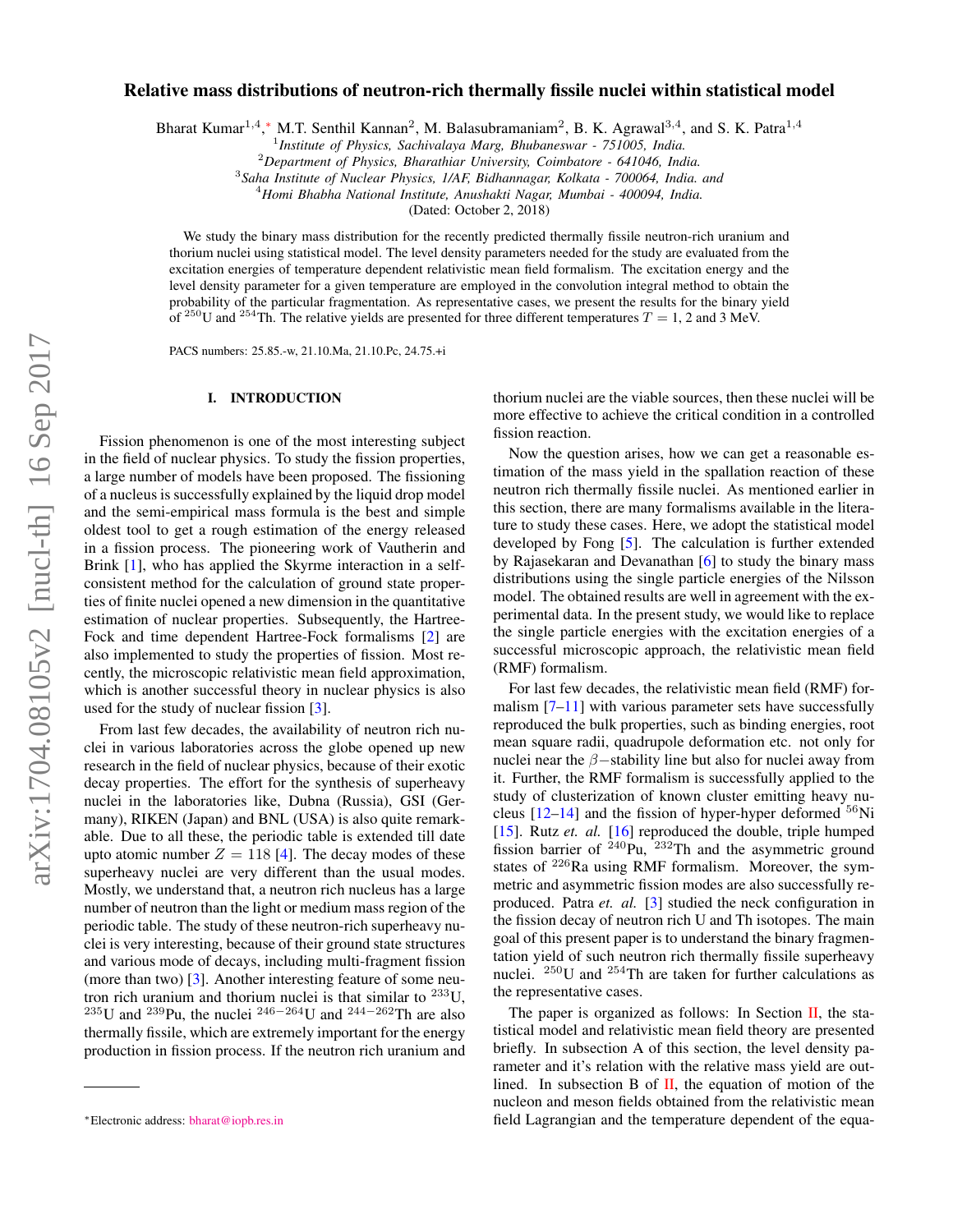tions are adopted through the occupation number of protons and neutrons. The results are discussed in Section [III](#page-3-0) and compared with the finite range droplet model (FRDM) predictions. The summary and concluding remarks are given in Section [IV.](#page-7-0)

## <span id="page-1-0"></span>II. FORMALISM

The possible binary fragments of the considered nucleus is obtained by equating the charge to mass ratio of the parent nucleus to the fission fragments as [\[17\]](#page-9-7):

<span id="page-1-1"></span>
$$
\frac{Z_P}{A_P} \approx \frac{Z_i}{A_i},\tag{1}
$$

with  $A_P$ ,  $Z_P$  and  $A_i$ ,  $Z_i$  ( $i = 1$  and 2) correspond to mass and charge numbers of the parent nucleus and the fission frag-ments [\[6\]](#page-9-0). The constraints,  $A_1 + A_2 = A$ ,  $Z_1 + Z_2 = Z$  and  $A_1 \geq A_2$  are imposed to satisfy the conservation of charge and mass number in a nuclear fission process and to avoid the repetition of fission fragments. Another constraint i.e., the binary charge numbers from  $Z_2 \geq 26$  to  $Z_1 \leq 66$  is also taken into consideration from the experimental yield [\[18\]](#page-9-8) to generate the combinations, assuming that the fission fragments lie within these charge range.

### A. Statistical theory

The statistical theory [\[5,](#page-8-4) [19\]](#page-9-9) assumes that the probability of the particular fragmentation is directly proportional to the folded level density  $\rho_{12}$  of that fragments with the total excitation energy  $E^*$ , i.e.,  $P(A_j, Z_j) \propto \rho_{12}(E^*)$ . Where,

<span id="page-1-5"></span>
$$
\rho_{12}(E^*) = \int_0^{E^*} \rho_1(E_1^*) \rho_2(E^* - E_1^*) dE_1^*, \qquad (2)
$$

and  $\rho_i$  is the level density of two fragments ( $i = 1, 2$ ). The nuclear level density [\[20,](#page-9-10) [21\]](#page-9-11) is expressed as a function of fragment excitation energy  $E_i^*$  and the single particle level density parameter  $a_i$  which is given as:

<span id="page-1-4"></span>
$$
\rho_i(E_i^*) = \frac{1}{12} \left(\frac{\pi^2}{a_i}\right)^{1/4} E_i^{*(-5/4)} \exp\left(2\sqrt{a_i E_i^*}\right). \tag{3}
$$

In Refs. [\[17,](#page-9-7) [22\]](#page-9-12), we calculate the excitation energies of the fragments using the ground state single particle energies of finite range droplet model (FRDM) [\[23\]](#page-9-13) at a given temperature T keeping the total number of proton and neutron fixed. In the present study, we apply the self consistent temperature dependent relativistic mean field theory to calculate the  $E^*$  of the fragments. The excitation energy is calculated as,

<span id="page-1-2"></span>
$$
E_i^*(T) = E_i(T) - E_i(T = 0).
$$
 (4)

The level density parameter  $a_i$  is given as,

<span id="page-1-3"></span>
$$
a_i = \frac{E_i^*}{T^2}.\tag{5}
$$

The relative yield is calculated as the ratio of the probability of a given binary fragmentation to the sum of the probabilities of all the possible binary fragmentations and it is given by,

<span id="page-1-6"></span>
$$
Y(A_j, Z_j) = \frac{P(A_j, Z_j)}{\sum_j P(A_j, Z_j)},
$$
\n(6)

where  $A_i$  and  $Z_i$  are referred to the binary fragmentations involving two fragments with mass and charge numbers  $A_1$ ,  $A_2$  and  $Z_1$ ,  $Z_2$  obtained from Eq. [\(1\)](#page-1-1). The competing basic decay modes such as neutron/proton emission,  $\alpha$  decay and ternary fragmentation are not considered. In addition to these approximations, we have also not included the dynamics of the fission reaction, which are really important to get a quantitative comparison with the experimental measurements. The presented results are the prompt disintegration of a parent nucleus into two fragments (democratic breakup). The resulting excitation energy would be liberated as prompt particle emission or delayed emission, but such secondary emissions are also ignored.

#### B. RMF Formalism

The RMF theory assume that the nucleons interact with each other via meson fields. The nucleon - meson interaction is given by the Lagrangian density [\[7–](#page-9-1)[9,](#page-9-14) [11,](#page-9-2) [24,](#page-9-15) [25\]](#page-9-16),

$$
\mathcal{L} = \overline{\psi_i} \{ i\gamma^\mu \partial_\mu - M \} \psi_i + \frac{1}{2} \partial^\mu \sigma \partial_\mu \sigma - \frac{1}{2} m_\sigma^2 \sigma^2 \n- \frac{1}{3} g_2 \sigma^3 - \frac{1}{4} g_3 \sigma^4 - g_\sigma \overline{\psi_i} \psi_i \sigma \n- \frac{1}{4} \Omega^{\mu\nu} \Omega_{\mu\nu} + \frac{1}{2} m_w^2 V^\mu V_\mu - g_w \overline{\psi_i} \gamma^\mu \psi_i V_\mu \n- \frac{1}{4} \overrightarrow{B}^{\mu\nu} . \overrightarrow{B}_{\mu\nu} + \frac{1}{2} m_\rho^2 \overrightarrow{R}^\mu . \overrightarrow{R}_\mu - g_\rho \overrightarrow{\psi_i} \gamma^\mu \overrightarrow{\tau} \psi_i . \overrightarrow{R}^\mu \n- \frac{1}{4} F^{\mu\nu} F_{\mu\nu} - e \overline{\psi_i} \gamma^\mu \frac{(1 - \tau_{3i})}{2} \psi_i A_\mu.
$$
\n(7)

Where,  $\psi_i$  is the single particle Dirac spinor. The arrows over the letters in the above equation represent the isovector quantities. The nucleon, the  $\sigma$ ,  $\omega$ , and  $\rho$  meson masses are denoted by M,  $m_{\sigma}$ ,  $m_{\omega}$  and  $m_{\rho}$  respectively. The meson and the photon fields are termed as  $\sigma$ ,  $V_{\mu}$ ,  $R^{\mu}$  and  $A_{\mu}$  for  $\sigma$ ,  $\omega$ ,  $\rho$  – mesons and photon respectively. The  $g_{\sigma}$ ,  $g_{\omega}$ ,  $g_{\rho}$  and  $\frac{e^2}{4\pi}$  $rac{e^2}{4\pi}$  are the coupling constants for the  $\sigma$ ,  $\omega$ ,  $\rho$  – mesons and photon fields with nucleons respectively. The strength of the constants  $g_2$  and  $g_3$ are responsible for the nonlinear couplings of  $\sigma$  meson ( $\sigma$ <sup>3</sup>) and  $\sigma^4$ ). The field tensors of the isovector mesons and the photon are given by,

$$
\Omega^{\mu\nu} = \partial^{\mu}V^{\nu} - \partial^{\nu}V^{\mu}, \tag{8}
$$

$$
\vec{B}^{\mu\nu} = \partial^{\mu}\vec{R}^{\nu} - \partial^{\nu}\vec{R}^{\mu} - g_{\rho}(\vec{R}^{\mu} \times \vec{R}^{\nu}), \tag{9}
$$

$$
F^{\mu\nu} = \partial^{\mu}A^{\nu} - \partial^{\nu}A^{\mu}.
$$
 (10)

The classical variational principle gives the Euler-Lagrange equation and we get the Dirac-equation with potential terms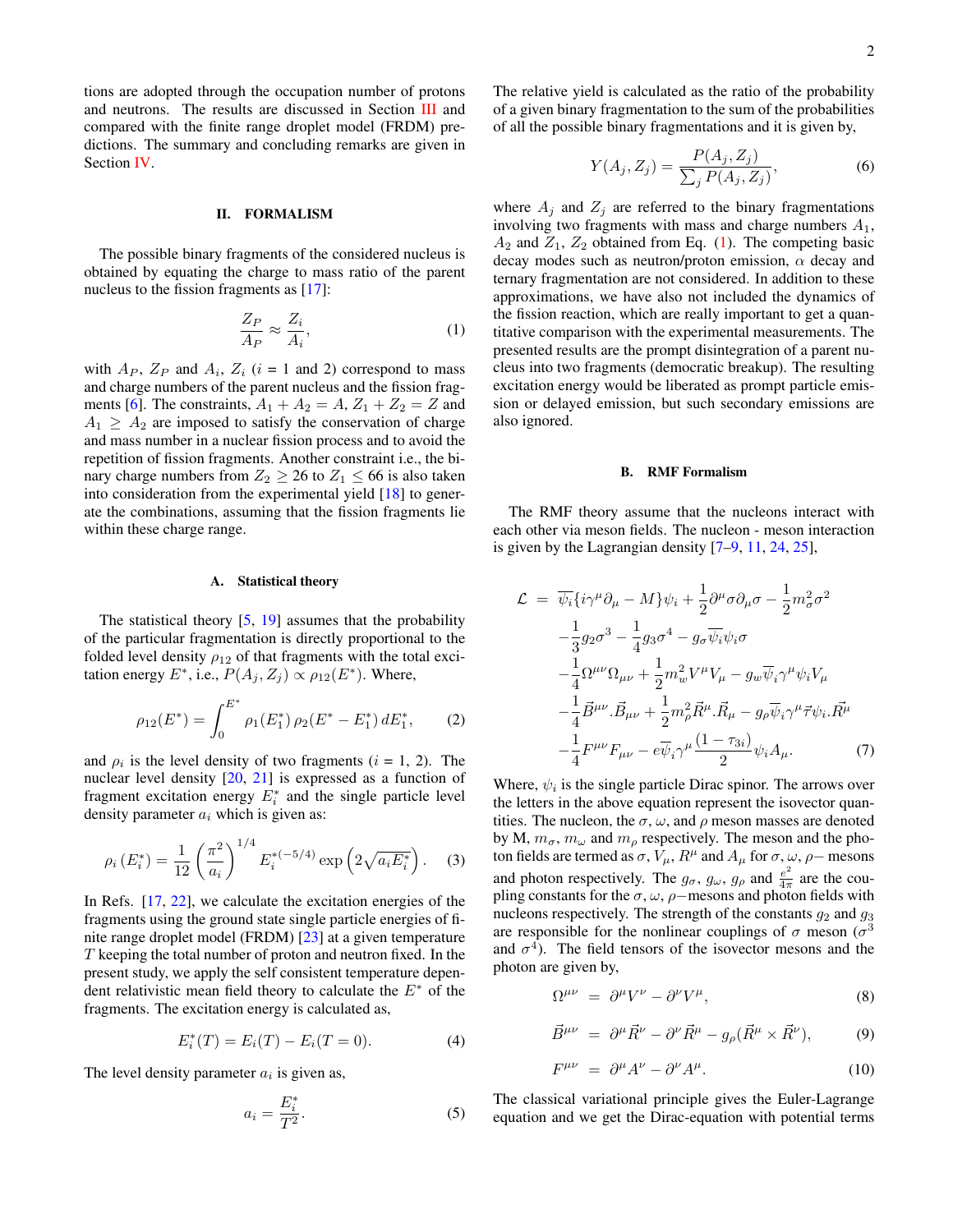for the nucleons and Klein-Gordan equations with source terms for the mesons. We assume the no-sea approximation, so we neglect the antiparticle states. We are dealing with the static nucleus, so the time reversal symmetry and the conservation of parity simplifies the calculations. After simplifications, the Dirac equation for the nucleon is given by,

<span id="page-2-0"></span>
$$
\{-i\alpha.\bigtriangledown +V(r)+\beta \left[M+S(r)\right]\}\psi_i=\epsilon_i\,\psi_i,\qquad(11)
$$

where  $V(r)$  represents the vector potential and  $S(r)$  is the scalar potential,

$$
V(r) = g_{\omega}\omega_0 + g_{\rho}\tau_3\rho_0(r) + e^{\frac{(1-\tau_3)}{2}}A_0(r),
$$
  
\n
$$
S(r) = g_{\sigma}\sigma(r),
$$
\n(12)

which contributes to the effective mass,

$$
M^*(r) = M + S(r). \t(13)
$$

The Klein-Gordon equations for the mesons and the electromagnetic fields with the nucleon densities as sources are,

<span id="page-2-1"></span>
$$
\{-\Delta + m_{\sigma}^2\}\sigma(r) = -g_{\sigma}\rho_s(r) - g_2\sigma^2(r) - g_3\sigma^3(r)
$$

$$
\{-\Delta + m_{\omega}^2\}\omega_0(r) = g_{\omega}\rho_v(r),\tag{15}
$$

$$
\{-\Delta + m_{\rho}^2\}\rho_0(r) = g_{\rho}\rho_3(r),\tag{16}
$$

$$
-\Delta A_0(r) = e\rho_c(r). \tag{17}
$$

The corresponding densities such as scalar, baryon (vector), isovector and proton (charge) are given as

$$
\rho_s(r) = \sum_i n_i \psi_i^{\dagger}(r) \psi_i(r), \qquad (18)
$$

$$
\rho_v(r) = \sum_i n_i \psi_i^{\dagger}(r) \gamma_0 \psi_i(r), \qquad (19)
$$

$$
\rho_3(r) \ = \ \sum_i n_i \, \psi_i^{\dagger}(r) \, \tau_3 \, \psi_i(r) \,, \tag{20}
$$

$$
\rho_{\rm c}(r) = \sum_{i} n_i \psi_i^{\dagger}(r) \left( \frac{1 - \tau_3}{2} \right) \psi_i(r). \tag{21}
$$

To solve the Dirac and Klein-Gordan equations, we expand the Boson fields and the Dirac spinor in an axially deformed harmonic oscillator basis with  $\beta_0$  as the initial deformation parameter. The nucleon equation along with different meson equations form a set of coupled equations, which can be solved by iterative method. The center of mass correction is calculated with the non-relativistic approximation. The quadrupole deformation parameter  $\beta_2$  is calculated from the resulting quadrupole moments of the proton and neutron. The total energy is given by [\[10,](#page-9-17) [26,](#page-9-18) [27\]](#page-9-19),

$$
E(T) = \sum_{i} \epsilon_i n_i + E_{\sigma} + E_{\sigma NL} + E_{\omega} + E_{\rho}
$$

$$
+ E_C + E_{pair} + E_{c.m.} - AM,
$$
 (22)

with

$$
E_{\sigma} = -\frac{1}{2}g_{\sigma} \int d^3r \rho_s(r)\sigma(r), \qquad (23)
$$

$$
E_{\sigma NL} = -\frac{1}{2} \int d^3r \left\{ \frac{2}{3} g_2 \,\sigma^3(r) + \frac{1}{2} g_3 \,\sigma^4(r) \right\},\tag{24}
$$

$$
E_{\omega} = -\frac{1}{2}g_{\omega} \int d^3r \rho_v(r)\omega^0(r), \qquad (25)
$$

$$
E_{\rho} = -\frac{1}{2}g_{\rho} \int d^3r \rho_3(r) \rho^0(r), \qquad (26)
$$

$$
E_C = -\frac{e^2}{8\pi} \int d^3r \rho_c(r) A^0(r), \qquad (27)
$$

$$
E_{pair} = -\Delta \sum_{i>0} u_i v_i = -\frac{\Delta^2}{G},\tag{28}
$$

$$
E_{c.m.} = -\frac{3}{4} \times 41A^{-1/3}.
$$
 (29)

Here,  $\epsilon_i$  is the single particle energy,  $n_i$  is the occupation probability and  $E_{pair}$  is the pairing energy obtained from the simple BCS formalism.

### C. Pairing and temperature dependent RMF formalism

The pairing correlation plays a distinct role in open-shell nuclei. The effect of pairing correlation is markedly seen with increase in mass number A. Moreover it helps in understanding the deformation of medium and heavy nuclei. It has a lean effect on both bulk and single particles properties of lighter mass nuclei because of the availability of limited pairs near the Fermi surface. We take the case of T=1 channel of pairing correlation i.e, pairing between proton- proton and neutronneutron. In this case, a nucleon of quantum states  $|jm_z\rangle$  pairs with another nucleons having same  $I_z$  value with quantum states  $|j-m_z\rangle$ , since it is the time reversal partner of the other. In both nuclear and atomic domain the ideology of BCS pairing is the same. The even-odd mass staggering of isotopes was the first evidence of its kind for the pairing energy. Considering the mean-field formalism, the violation of the particle number is seen only due to the pairing correlation. We find terms like  $\psi^{\dagger}\psi$  (density) in the RMF Lagrangian density but we put an embargo on terms of the form  $\psi^{\dagger} \psi^{\dagger}$  or  $\psi \psi$  since it violates the particle number conservation. We apply externally the BCS constant pairing gap approximation for our calculation to take the pairing correlation into account. The pairing interaction energy in terms of occupation probabilities  $v_i^2$  and  $u_i^2 = 1 - v_i^2$  is written as [\[28,](#page-9-20) [29\]](#page-9-21):

$$
E_{pair} = -G \left[ \sum_{i>0} u_i v_i \right]^2, \tag{30}
$$

with  $G$  is the pairing force constant. The variational approach with respect to the occupation number  $v_i^2$  gives the BCS equation [\[29\]](#page-9-21):

$$
2\epsilon_i u_i v_i - \triangle (u_i^2 - v_i^2) = 0,
$$
\n(31)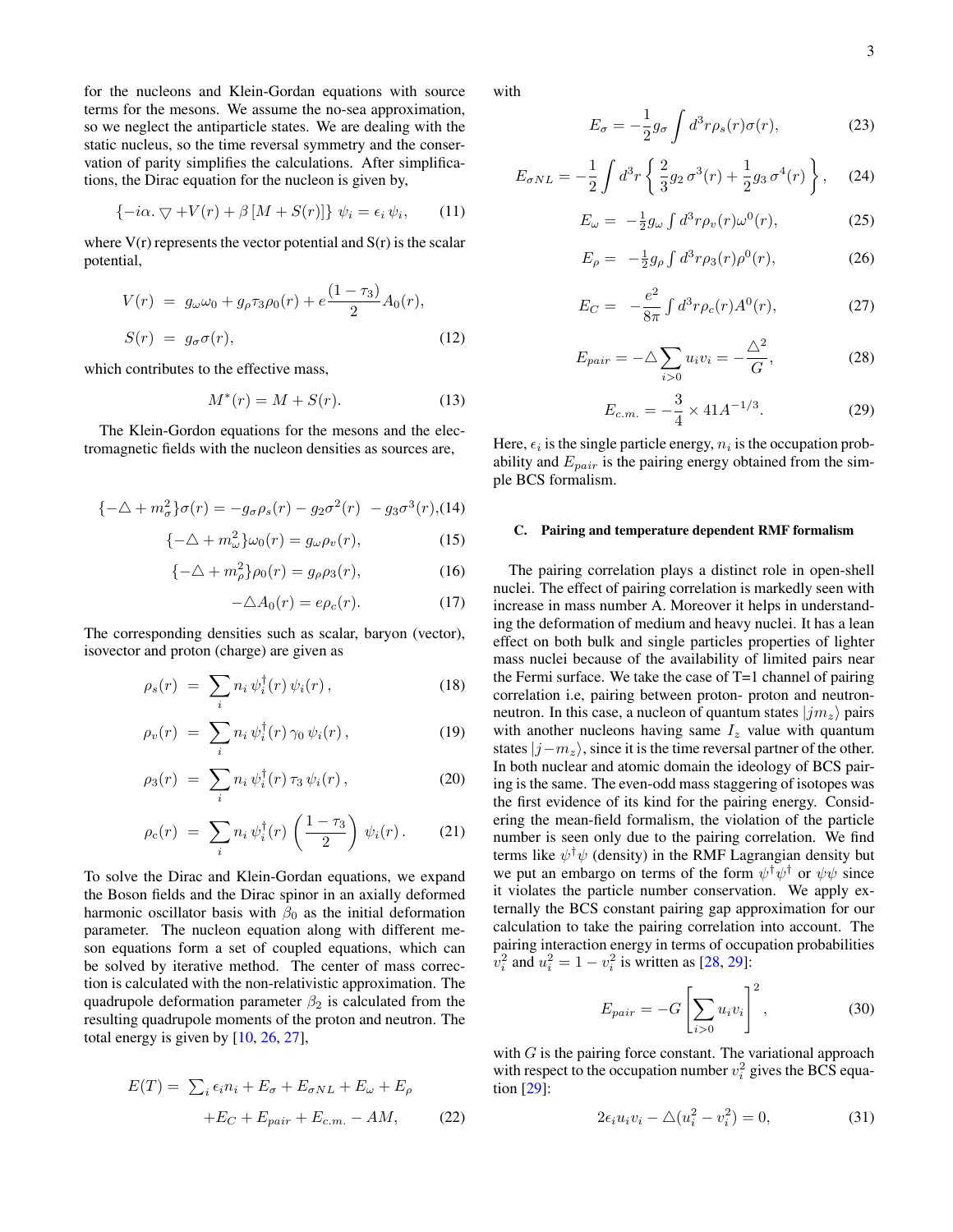with the pairing gap  $\triangle = G \sum_{i>0} u_i v_i$ . The pairing gap  $(\triangle)$ of proton and neutron is taken from the empirical formula [\[10,](#page-9-17) [30\]](#page-9-22):

$$
\triangle = 12 \times A^{-1/2}.\tag{32}
$$

The temperature introduced in the partial occupancies in the BCS approximation is given by,

$$
n_i = v_i^2 = \frac{1}{2} \left[ 1 - \frac{\epsilon_i - \lambda}{\tilde{\epsilon}_i} [1 - 2f(\tilde{\epsilon}_i, T)] \right], \qquad (33)
$$

with

$$
f(\tilde{\epsilon}_i, T) = \frac{1}{(1 + exp[\tilde{\epsilon}_i/T])} \quad and
$$

$$
\tilde{\epsilon}_i = \sqrt{(\epsilon_i - \lambda)^2 + \Delta^2}.
$$
 (34)

The function  $f(\tilde{\epsilon}_i, T)$  represents the Fermi Dirac distribution for quasi particle energy  $\tilde{\epsilon}_i$ . The chemical potential  $\lambda_p(\lambda_n)$  for protons (neutrons) is obtained from the constraints of particle number equations

$$
\sum_{i} n_i^Z = Z,
$$
  

$$
\sum_{i} n_i^N = N.
$$
 (35)

The sum is taken over all proton and neutron states. The entropy is obtained by,

$$
S = -\sum_{i} \left[ n_i \ln(n_i) + (1 - n_i) \ln(1 - n_i) \right]. \tag{36}
$$

The total energy and the gap parameter are obtained by minimizing the free energy,

$$
F = E - TS.\t(37)
$$

In constant pairing gap calculations, for a particular value of pairing gap  $\triangle$  and force constant G, the pairing energy  $E_{pair}$ diverges, if it is extended to an infinite configuration space. In fact, in all realistic calculations with finite range forces,  $\triangle$  is not constant, but decreases with large angular momenta states above the Fermi surface. Therefore, a pairing window in all the equations are extended up-to the level  $|\epsilon_i - \lambda| \leq$  $2(41A^{-1/3})$  as a function of the single particle energy. The factor 2 has been determined so as to reproduce the pairing correlation energy for neutrons in <sup>118</sup>Sn using Gogny force [\[10,](#page-9-17) [28,](#page-9-20) [31\]](#page-9-23).

### <span id="page-3-0"></span>III. RESULTS AND DISCUSSIONS

In our very recent work [\[32\]](#page-9-24), we have calculated the ternary mass distributions for <sup>252</sup>Cf, <sup>242</sup>Pu and <sup>236</sup>U with the fixed third fragments  $A_3 = {}^{48}Ca, {}^{20}O$  and  ${}^{16}O$  respectively for the three different temperatures  $T = 1$ , 2 and 3 MeV within the TRMF formalism. The structure effects of binary fragments are also reported in Ref. [\[33\]](#page-9-25). In this article, we study the mass distribution of  $^{250}$ U and  $^{254}$ Th as a representative cases from the range of neutron-rich thermally fissile nuclei  $246-264$ U and  $244-\overline{262}$ Th. Because of the neutron-rich nature of these nuclei, a large number of neutrons emit during the fission process. These nucleons help to achieve the critical condition much sooner than the normal fissile nuclei.

To assure the predictability of the statistical model, we also study the binary fragmentation of naturally occurring <sup>236</sup>U and <sup>232</sup>Th nuclei. The possible binary fragments are obtained using the Eq. [\(1\)](#page-1-1). To calculate the total binding energy at a given temperature, we use the axially symmetric harmonic oscillator basis expansion  $N_F$  and  $N_B$  for the Fermion and Boson wave-functions to solve the Dirac Eq.  $(11)$  and the Klein Gordon Eqs. [\(14](#page-2-1) - [17\)](#page-2-1) iteratively. It is reported [\[34\]](#page-9-26) that the effect of basis space on the calculated binding energy, quadrupole deformation parameter  $(\beta_2)$  and the rms radii of nucleus are almost equal for the basis set  $N_F = N_B = 12$ to 20 in the mass region A ∼ 200 . Thus, we use the basis space  $N_F = 12$  and  $N_B = 20$  to study the binary fragments up to mass number A  $\sim$  182. The binding energy is obtained by minimizing the free energy, which gives the most probable quadrupole deformation parameter  $\beta_2$  and the proton (neutron) pairing gaps  $\Delta_p$  ( $\Delta_n$ ) for the given temperature. At finite temperature, the continuum corrections due to the excitation of nucleons to be considered. The level density in the continuum depends on the basis space  $N_F$  and  $N_B$  [\[35\]](#page-9-27). It is shown that the continuum corrections need not be included in the calculations of level densities up-to the temperature  $T \sim 3$ MeV [\[36,](#page-9-28) [37\]](#page-9-29).

### <span id="page-3-1"></span>A. Level density parameter and level density within TRMF and FRDM formalisms

In TRMF, the excitation energies  $E^*$  and the level density parameters  $a_i$  of the fragments are obtained self consistently from Eqns.  $(4)$  to  $(5)$ . The FRDM calculations are also done for comparison. In this case, level density of the fragments are evaluated from the ground state single particle energies of the finite range droplet model (FRDM) of Möller *et. al.* [\[38\]](#page-9-30) which are retrieved from the Reference Input Parameter Library (RIPL-3) [\[39\]](#page-9-31). The total energy at a given temperature is calculated as  $E(T) = \sum n_i \epsilon_i$ ;  $\epsilon_i$  are the ground state single particle energies and  $n_i$  are the Fermi-Dirac distribution function. The  $T$  dependent energies are obtained by varying the occupation numbers at a fixed particle number for a given temperature and given fragment. The level density parameter a is a crucial quantity in the statistical theory for the estimation of yields. These values of  $a$  for the binary fragments of <sup>236</sup>U, <sup>250</sup>U, <sup>232</sup>Th and <sup>254</sup>Th obtained from TRMF and FRDM are depicted in Fig. [1.](#page-4-0) The empirical estimation  $a = A/K$  are also given for comparison, with K, the inverse level density parameter. In general, the K value varies from 8 to 13 with the increasing temperature. However, the level density parameter is considered to be constant up-to  $T \approx 4$  MeV. Hence, we take the practical value of  $K = 10$  as mentioned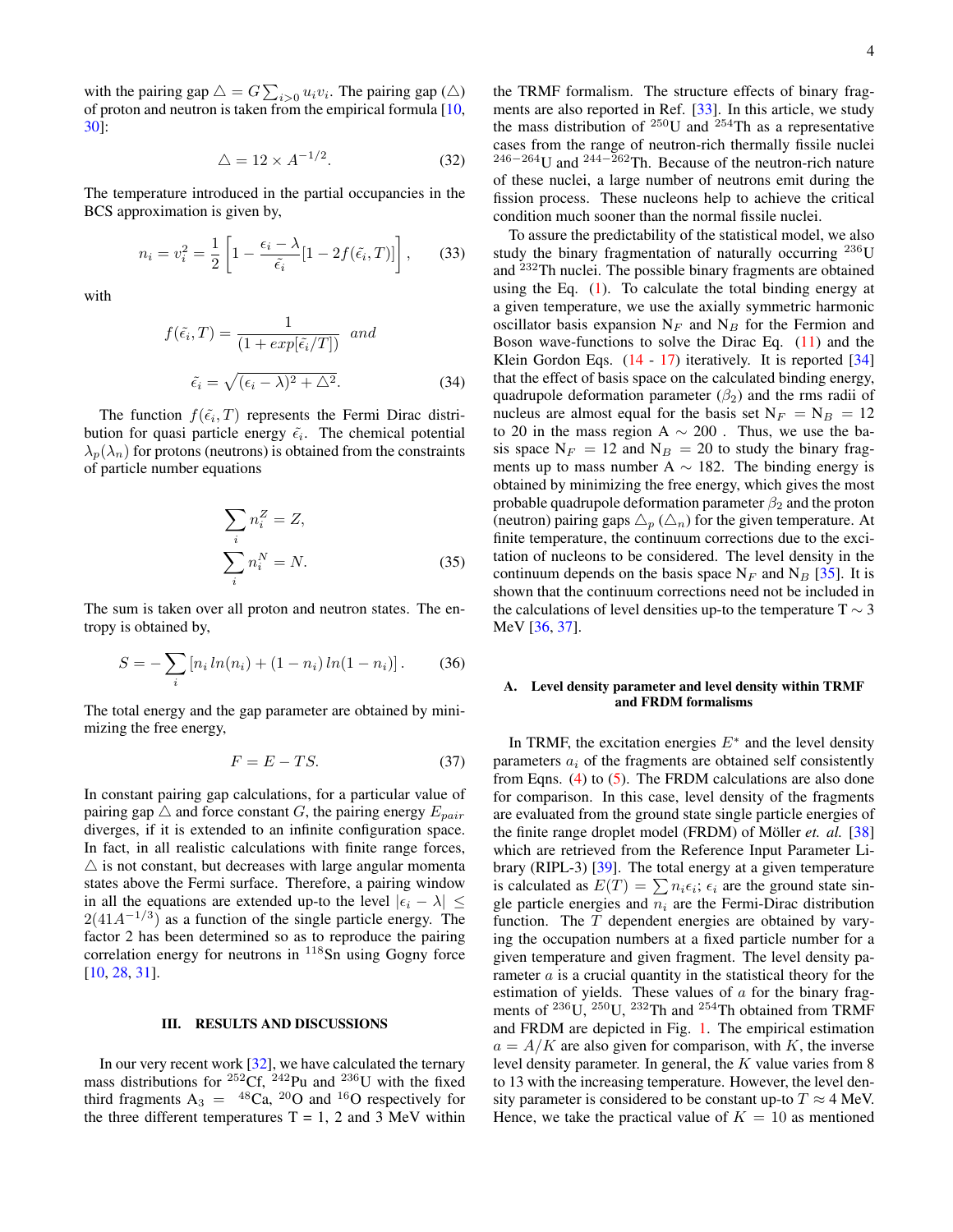

<span id="page-4-0"></span>FIG. 1: (Color online) The level density parameter  $a$  for the binary fragmentation of <sup>236</sup>U, <sup>250</sup>U, <sup>232</sup>Th and <sup>254</sup>Th at temperature  $T = 1$ , 2 and 3 MeV within the TRMF (solid lines) and FRDM (dash lines) formalisms.



<span id="page-4-1"></span>FIG. 2: (Color online) The inverse level density parameters  $K_E$ (solid lines) and  $K_S$  (dash lines) are obtained for  $^{236}$ U,  $^{250}$ U,  $^{232}$ Th and <sup>254</sup>Th at temperatures  $T = 1$ , 2 and 3 MeV.

the entropy of the system as:

$$
a_E = \frac{E^*}{T^2},
$$
  
\n
$$
a_S = \frac{S}{2T}.
$$
\n(38)

For instance, the inverse level density parameters  $K_E$  and  $K_S$ of <sup>236</sup>U, <sup>250</sup>U, <sup>232</sup>Th and <sup>254</sup>Th within TRMF formalism are depicted in Fig. [2.](#page-4-1) Both  $K_S$  and  $K_E$  have maximum fluctuation upto 30 MeV at  $T =1$  MeV. These values reduce to  $10 - 13$  MeV at temperature  $T = 2$  MeV or above. It is to be noted that at  $T = 3$  MeV, the inverse level density parameter substantially lower around the mass number  $A \sim 130$  in all

in Ref. [\[40\]](#page-9-32). The a values of TRMF are close to the empirical level density parameter. The FRDM level density parameters are appreciably lower than the referenced a. Further, in both models at  $T = 1$  MeV, there are more fluctuations in the level density parameter due to the shell effects of the fragments. At  $T = 2$  and 3 MeV, the variations are small. This may be due to the fact that the shell become degenerate at the higher temperatures. All fragments becomes spherical at temperature  $T \approx$ 3 MeV as shown in Ref. [\[33\]](#page-9-25). The level density parameter  $a$ is evaluated in two different ways using excitation energy and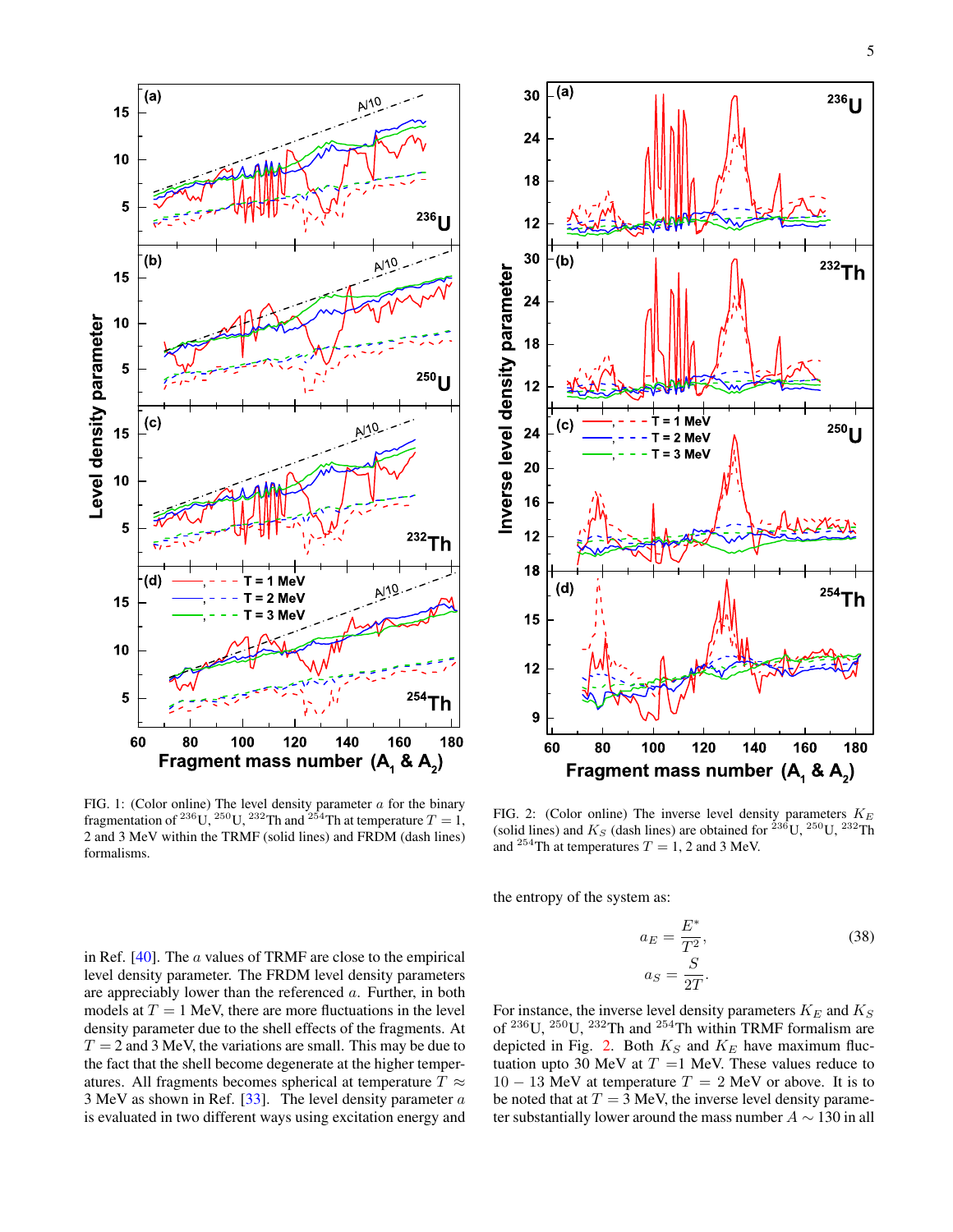

<span id="page-5-0"></span>FIG. 3: (Color online) The level density of the binary fragmentations of <sup>236</sup>U, <sup>250</sup>U, <sup>232</sup>Th and <sup>254</sup>Th at temperature  $T = 1$ , 2 and 3 MeV within the TRMF (solid lines) and FRDM (dash lines) formalisms.

cases. This may be due to the neutron closed shell ( $N = 82$ ) in the fission fragments of <sup>236</sup>U and <sup>232</sup>Th and the neutron-rich nuclei  $^{250}$ U and  $^{254}$ Th. The level density for the fission fragments of  $^{236}$ U,  $^{250}$ U,  $^{232}$ Th and  $^{254}$ Th are plotted as a function of mass number in Fig. [3](#page-5-0) within the TRMF and FRDM formalisms at three different temperatures  $T = 1$ , 2 and 3 MeV.

The level density  $\rho$  has maximum fluctuations at  $T = 1$ MeV for all considered nuclei in TRMF model similar to the level density parameter  $a$ . The  $\rho$  values are substantially lower at mass number  $A \sim 130$  for all nuclei. In Fig. [3,](#page-5-0) one can notice that the level density has small kinks in the mass region  $A \sim 71 - 81$  of <sup>236</sup>U and  $A \sim 77 - 91$  of <sup>250</sup>U, comparing with the neighboring nuclei at temperature  $T = 2$  MeV. Consequently, the corresponding partner fragments have also

higher  $\rho$  values. A further inspection reveals that the level density of the closed shell nucleus around  $A \sim 130$  has higher value than the neighboring nuclei for both  $^{236,250}$ U, but it has lower yield due to the smaller level density of the corresponding partners. At  $T = 3$  MeV, the level density of the fragments around mass number A ∼72 and 130 have larger values compared to other fragments of  $^{236}$ U. On the other hand, the level density in the vicinity of neutron number  $N = 82$  and proton number  $Z = 50$  for the fragments of the neutron-rich <sup>250</sup>U nucleus is quite high, because of the close shell of the fragments. This is evident from the small kink in the level density of  $^{130}$ Cd ( $N = 82$ ),  $^{132}$ In ( $N \sim 82$ ) and  $^{135}$ Sn ( $Z = 50$ ). Again, for  $232$ Th, the level densities are found to be maximum at around mass number  $A \sim 81$  and 100 for  $T = 2$  MeV. In case of  $254$ Th, the  $\rho$  values are found to be large for the fragments around  $A \sim 78$  and 97 at  $T = 2$  MeV. Their corresponding partners have also similar behavior. For higher temperature  $T = 3$  MeV, the higher  $\rho$  values of <sup>232</sup>Th fragments are notable around mass number  $A \sim 130$ . Similarly, for <sup>254</sup>Th, the fission fragments around  $A \sim 78$  has higher level density at  $T = 3$  MeV. In general, the level density increases towards the neutron closed shell ( $N = 82$ ) nucleus.

## B. Relative fragmentation distribution in binary systems

In this section, the mass distributions of  $^{236}$ U,  $^{232}$ Th and the neutron rich nuclei  $^{250}$ U and  $^{254}$ Th are calculated at temperatures  $T = 1$ , 2 and 3 MeV using TRMF and FRDM excitation energies and the level density parameters a as ex-plained in Sec. [II.](#page-1-0) The binary mass distributions of  $^{236,250}$ U and <sup>232,25[4](#page-6-0)</sup>Th are plotted in Figs. 4 and [5.](#page-6-1) The total energy at finite temperature and ground state energy are calculated using the TRMF formalism as discussed in the section [III A.](#page-3-1) From the excitation energy  $E^*$  and the temperature  $T$ , the level density parameter a and the level density  $\rho$  of the fragments are calculated using Eq. [3.](#page-1-4) From the fragment level densities  $\rho_i$ , the folding density  $\rho_{12}$  is calculated using the convolution integral as in Eq. [2](#page-1-5) and the relative yields are calculated using Eq. [6.](#page-1-6) The total yields are normalized to the scale 2.

The mass yield of normal nuclei <sup>236</sup>U and <sup>232</sup>Th are briefly explains first, followed by the detailed description of the neutron rich nuclei. The results of most favorable fragments yield of  $^{236,250}$ U and  $^{232,254}$ Th are listed in Table [I](#page-8-5) at three different temperatures  $T = 1$ , 2 and 3 MeV for both TRMF and FRDM formalisms. From Figs. [4](#page-6-0) and [5,](#page-6-1) it is shown that the mass distributions for  $^{236}$ U and  $^{232}$ Th are quite different than the neutron-rich  $^{250}$ U and  $^{254}$ Th isotopes.

The symmetric binary fragmentation  $^{118}Pd + ^{118}Pd$  for  $^{236}$ U is the most favorable combination. In TRMF, the fragments with close shell ( $N = 100$  and  $Z = 28$ ) combinations are more probable at the temperature  $T = 2$  MeV. The blend region of neutron and proton close shell ( $N \approx 82$  and  $Z \approx 50$ ) has the considerable yield values at  $T = 3$  MeV. The fragmentations  $^{151}Pr + ^{85}As$ ,  $^{142}Cs + ^{94}Rb$  and  $^{144}Ba + ^{92}Kr$  are the favorable combinations at temperature  $T = 1$  MeV in FRDM formalism. For higher temperatures  $T = 2$  and 3 MeV, the closed shell or near closed shell fragments ( $N = 82, 50$  and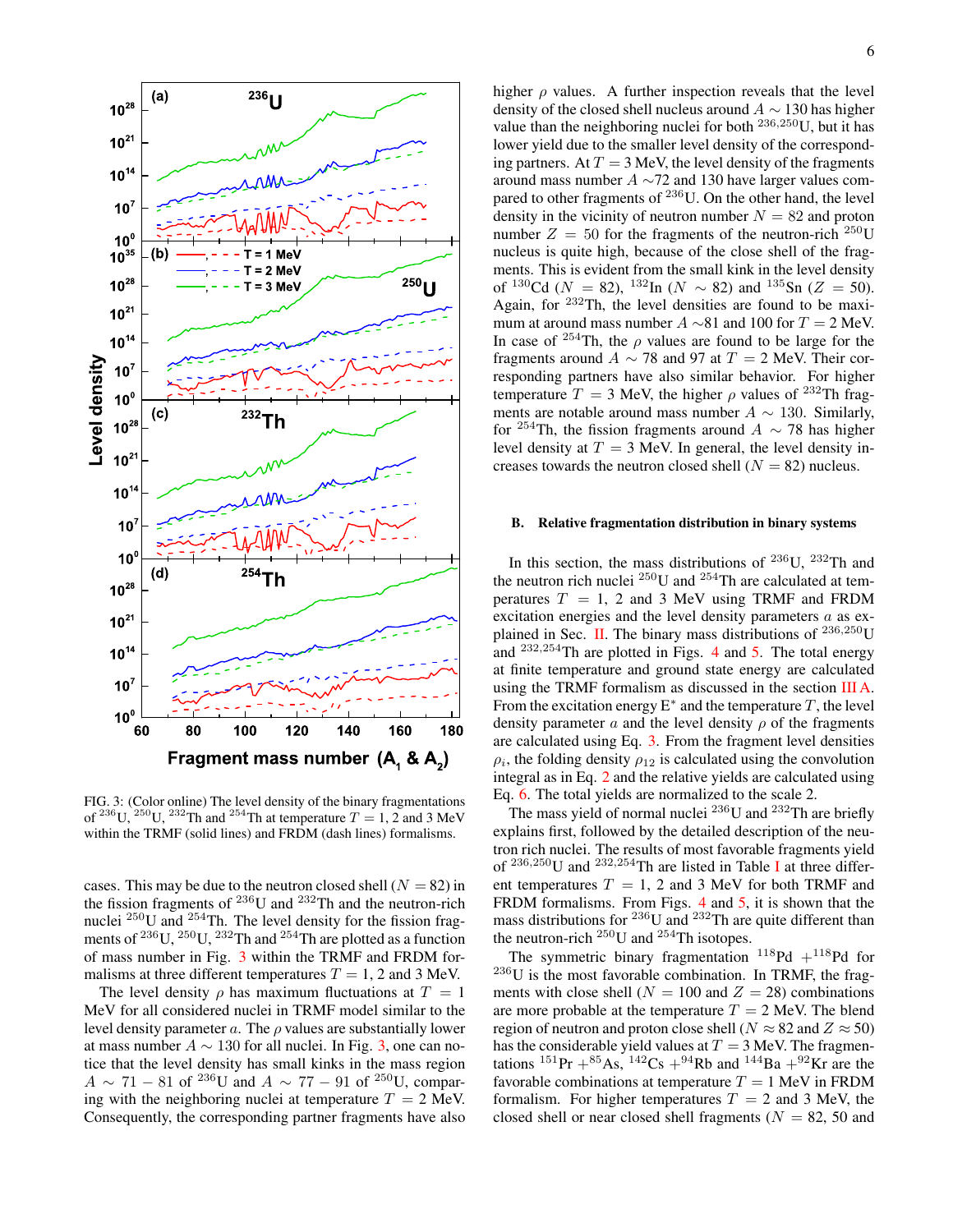



<span id="page-6-0"></span>FIG. 4: (Color online) Mass distribution of  $^{236}$ U and  $^{250}$ U at temperatures  $T = 1$ , 2 and 3 MeV. The total yield values are normalized to the scale 2.

 $Z = 28$ ) have larger yields. From Fig. [5](#page-6-1) in TRMF formalism, the combinations  $^{118}Pd + ^{114}Ru$  and  $^{140}Xe + ^{92}Kr$  are the possible fragments at  $T = 1$  MeV for the nucleus <sup>232</sup>Th. At  $T =$ 2 MeV, we find maximum yields for the fragments with the close shell or near close shell combinations ( $N = 82, 50$ ). For higher temperature  $T = 3$  MeV, near the neutron close shell  $(N \sim 82)$ , <sup>132</sup>Sb +<sup>100</sup>Y is the most favorable fragmentation pair compared with all other yields. Similar fragmentations are found in the FRDM formalism at  $T = 2$  and 3 MeV. In addition, the probability of the evaluation of  $^{129}Sn + ^{103}Zr$  is also quite substantial in the fission process. For  $T = 1$  MeV, the yield is more or less similar with the TRMF model.

From Fig. [4,](#page-6-0) for  ${}^{250}U$  the fragment combinations  ${}^{140,141}Te$ 

<span id="page-6-1"></span>FIG. 5: (Color online) Mass distribution of  $^{232}$ Th and  $^{254}$ Th at temperatures  $T = 1$ , 2 and 3 MeV. The total yield values are normalized to the scale 2.

 $+$ <sup>110,109</sup>Zr have the maximum yields at  $T = 1$  MeV in TRMF. This is also consistent with the evolution of the sub-close shell proton  $Z = 40$  in  $Zr$  isotopes [\[41\]](#page-9-33). Contrary to this almost symmetric binary yield, the mass distribution of this nucleus in FRDM formalism have the asymmetric evolution of the fragment combinations like  ${}^{160,159}Pr + {}^{90,91}As, {}^{163,162}Nd$  $+{}^{87,88}$ Ge and  ${}^{150}$ Cs  $+{}^{100}$ Rb. Interestingly, at  $T = 2$  and 3 MeV, the more favorable fragment combinations have one of the closed shell nuclei. At  $T = 2$  MeV,  $^{159}Pr + ^{91}As$ , <sup>162</sup>Nd  $+{}^{88}$ Ge and <sup>173</sup>Gd  $+{}^{77}$ Ni are the more probable fragmentations (see Fig.  $4(c)$  $4(c)$ ). It is reported by Satpathy et al [\[42\]](#page-9-34) and experimentally verified by Patel et al [\[43\]](#page-9-35) that  $N = 100$  is a neutron close shell for the deformed region, where  $Z = 62$  acts like a magic number. In FRDM, <sup>128</sup>Ag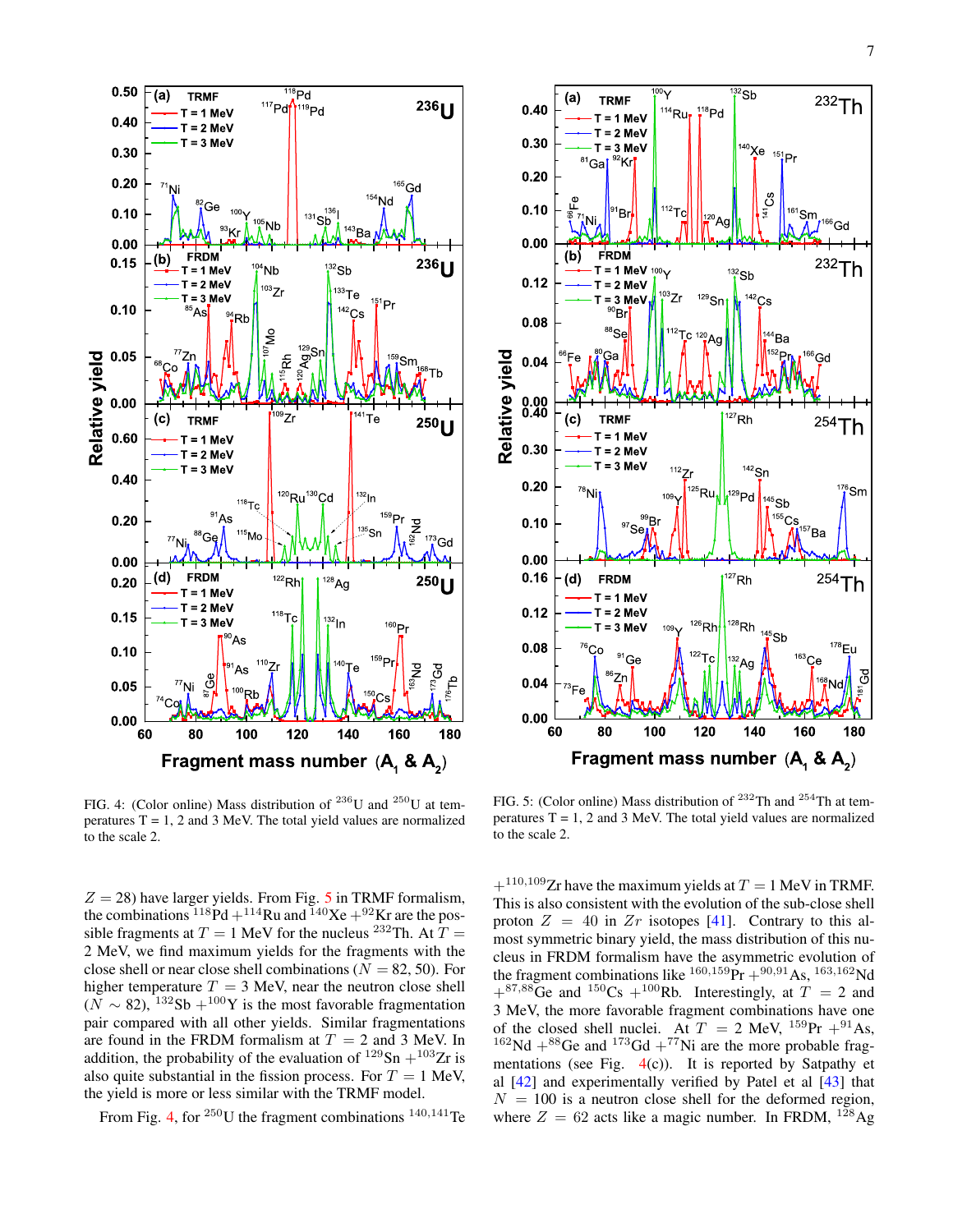$+$ <sup>122</sup>Rh, <sup>132</sup>In  $+$ <sup>118</sup>Tc, <sup>140</sup>Te  $+$ <sup>110</sup>Zr and <sup>173</sup>Gd  $+$ <sup>77</sup>Ni have larger yield at temperature  $T = 2$  MeV. In TRMF method, the most favorable fragments are confined in the single region ( $A \approx 114 - 136$ ) which is the blend of vicinity of neutron ( $N = 82$ ) and proton ( $Z = 50$ ) closed shell nuclei at  $T = 3$  MeV. The fragment combinations  ${}^{130}$ Cd  $+{}^{120}$ Ru,  ${}^{132}$ In  $+$ <sup>118</sup>Tc and <sup>135</sup>Sn  $+$ <sup>115</sup>Mo are the major yields for <sup>250</sup>U at T=3 MeV in TRMF calculations. In FRDM method, at  $T = 3$ MeV, more probable fragments are similar that at  $T = 2$  MeV. A comparison between Fig.  $4(c)$  $4(c)$  and  $4(d)$  clears that, although the prediction of FRDM and TRMF at  $T = 3$  MeV are qualitatively similar, but it is quantitatively very different at  $T = 2$ MeV in both the predictions. Also, from Fig. [4,](#page-6-0) it is inferred that the yields of the fragment combinations in blend region increases and in other regions decreases at  $T = 2$  MeV.

In the present study, the total energy of the parent nucleus A is more than the sum of the energies of the daughters  $A_1$ and  $A_2$ . Here, the dynamics of entire process starting from the initial stage upto the scission are ignored. As a result, the energy conservation in the spallation reaction does not taken into account. The fragment yield can be regarded as the relative fragmentation probability, which is obtained from Eq. [6.](#page-1-6) Now we analyze the fragmentation yields for Th isotopes and the results are depicted in Fig. [5](#page-6-1) and Table [I.](#page-8-5) In this case, one can see that the mass distribution broadly spreads through out the region  $A_i = 66 - 166$ . Again, the most concentrated yields can be divided into two regions  $I(A_1 = 141-148)$ and  $A_2 = 106-113$ ) and II ( $A_1 = 152-158$  and  $A_2 = 102-$ 96) for <sup>254</sup>Th in TRMF formalism at the temperature  $T = 1$ MeV. The most favorable fragmentation  $142$ Sn  $+112$ Zr is obtained from region I. The other combinations in that region have also considerable yields. In region II, the isotopes of Ba and Cs appears curiously along with their corresponding partners. Categorically, in FRDM predictions, region I has larger yields at  $T = 1$  MeV. The other possible fragmentations are  ${}^{163}Ce + {}^{91}Ge$ ,  ${}^{168}Nd + {}^{86}Zn$  and  ${}^{181}Gd + {}^{73}Fe$  (See Fig.  $5$  (b,d)). The mass distribution is different with different temperature and the maximum yields at  $T = 2$  MeV in TRMF formalism are  $^{174,175,176}$ Sm + $^{80,79,78}$ Ni. Apart from these combinations, there are other considerable yields can be seen in Fig. [5](#page-6-1) for region II. The prediction of maximum probability of the fragments production in FRDM method are  $144Sb + 110Y$ ,  $178Eu + 76Co$  and  $127Rh + 127Rh$  at  $T = 2$ MeV. Besides these yields, one can find other notable evolution of masses in region I due to the vicinity of the proton close shell. Interestingly, at  $T = 3$  MeV, symmetric binary combination  $127Rh + 127Rh$  has the largest yield due to the neutron close shell ( $N = 82$ ) of the fragment <sup>127</sup>Rh. The other yield fragments have exactly/nearly a magic nucleon combination, mostly neutron ( $N = 82$ ) as one of the fragment. A considerable yield is also seen for the proton close shell  $(Z =$ 28) Ni or/and  $(Z = 62)$  Sm isotopes supporting our earlier prediction [\[33\]](#page-9-25). This confirms the prediction of Sm as a deformed magic nucleus [\[42,](#page-9-34) [43\]](#page-9-35). Another observation of the present calculations show that the yields of the neutron-rich nuclei agree with the symmetric mass distribution of Chaudhuri *et. al.* [\[44\]](#page-9-36) at large excitation energy, which contradict the recent prediction of large asymmetric mass distribution of neutron-deficient Th isotopes [\[45\]](#page-9-37). These two results [\[44,](#page-9-36) [45\]](#page-9-37) along with our present calculations confirm that the symmetric or asymmetric mass distribution at different temperature depends on the proton and neutron combination of the parent nucleus. In general, both TRMF and FRDM predict maximum yields for both symmetric/asymmetric binary fragmentations followed by other secondary fragmentations emission depending on the temperature as well as the mass number of the parent nucleus. Thus, the binary fragments have larger level density  $\rho$  comparing with other nuclei because of neutron/proton close shell fragment combinations at  $T = 2$  and 3 MeV. This results ascertain the fact that most favorable fragments have larger phase space than the neighboring nuclei as reported earlier [\[32,](#page-9-24) [33\]](#page-9-25).

To this end, it may be mentioned that the differences in the mass distributions or the relative yields calculated using TRMF and FRDM approaches mainly arise due to the differences in the level densities associated with these approaches. The mean values and the fluctuations in the level density parameter and the corresponding level density are even qualitatively different in both the approaches considered. This is possibly stemming from the fact that the single -particle energies in the FRDM based model are temperature independent. The temperature dependence of the excitation energy as required to calculate the level density parameter comes only from the modification of the single-particle occupancy due to the Fermi distribution. In the TRMF approach, the excitation energy for each fragment at a given temperature is calculated self-consistently. Therefore, the deformation and the singleparticle energies changes with temperature.

For the neutron-rich nuclei, the fragments having neutron/proton close shell  $N = 50$ , 82 and 100 have maximum possibility of emission at  $T = 2$  and 3 MeV (for both nuclei  $250$ U and  $254$ Th). This is a general trend, we could expect for all neutron-rich nuclei. It is worthy to mention some of the recent reports and predictions of multi-fragment fission for neutron-rich uranium and thorium nuclei. When such a neutron-rich nucleus breaks into nearly two fragments, the products exceed the drip-line leaving few nucleons (or light nuclei) free. As a result, these free particles along with the scission neutrons enhance the chain reaction in a thermonuclear device. These additional particles (nucleons or light nuclei) responsible to reach the critical condition much faster than the usual fission for normal thermally fissile nucleus. Thus, the neutron-rich thermally fissile nuclei, which are in the case of  $246-264$ U and  $244-262$ Th will be very useful for energy production.

### <span id="page-7-0"></span>IV. SUMMARY AND CONCLUSIONS

The fission mass distributions of  $\beta$  –stable nuclei <sup>236</sup>U and  $232$ Th and the neutron-rich thermally fissile nuclei  $250$ U and <sup>254</sup>Th are studied within the statistical theory. The possible combinations are obtained by equating the charge to mass ratio of the parents to that of the fragments. The excitation energies of fragments are evaluated from the temperature dependent self-consistent binding energies at the given T and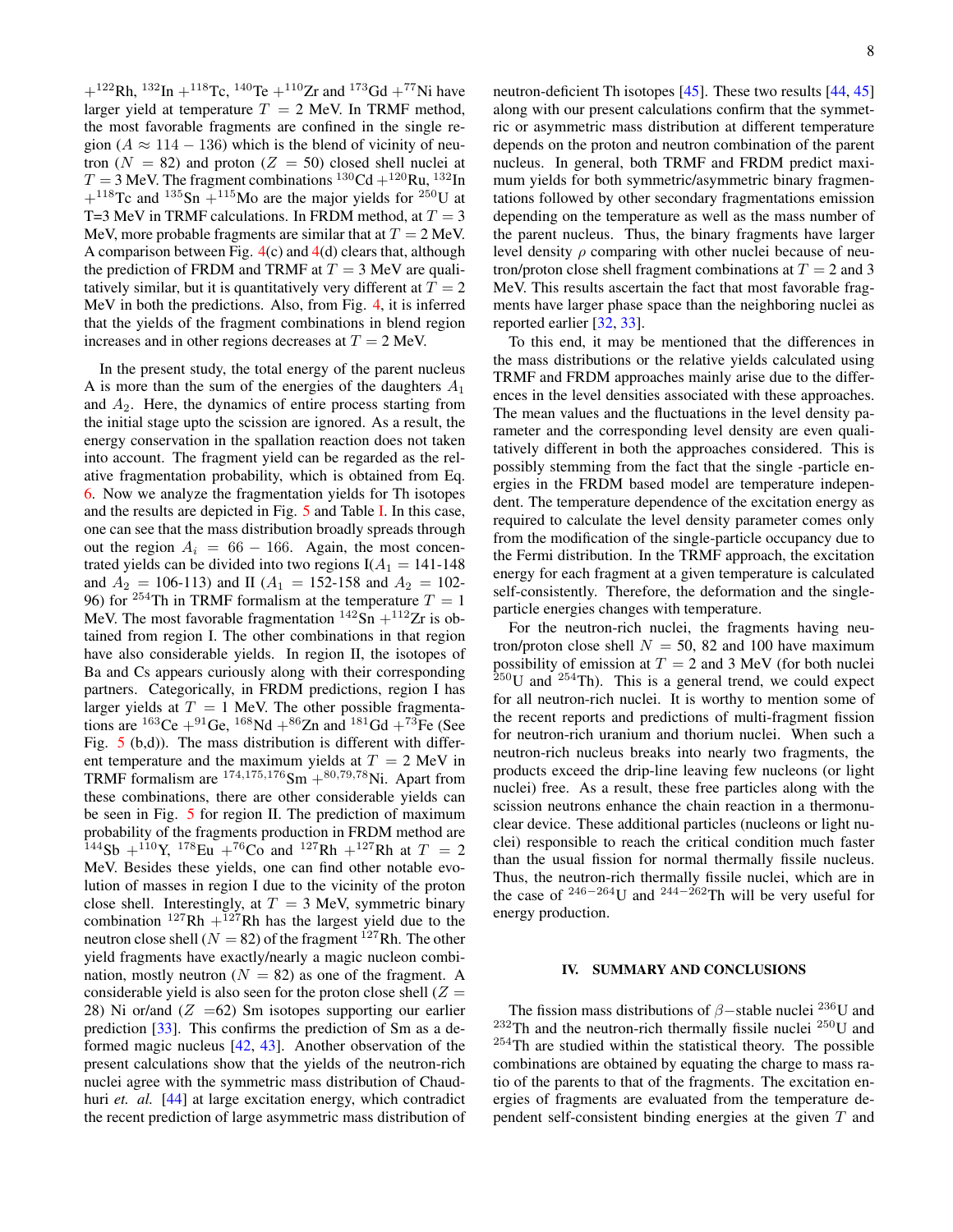| Parent             | T(MeV)       | <b>TRMF</b>                                   | <b>FRDM</b> |                                                   | Parent | T (MeV)             | <b>TRMF</b> |                           | <b>FRDM</b> |                                                                             |      |
|--------------------|--------------|-----------------------------------------------|-------------|---------------------------------------------------|--------|---------------------|-------------|---------------------------|-------------|-----------------------------------------------------------------------------|------|
|                    |              | Fragment                                      | R.Y.        | Fragment                                          | R.Y.   |                     |             | Fragment                  | R.Y.        | Fragment                                                                    | R.Y. |
| $^{236}\mathrm{U}$ | 1            | $118Pd + 118Pd$                               | 0.949       | $151Pf + 85AS$ 0.210                              |        | $^{250}\mathrm{U}$  | 1           | $141$ Te + $109$ Zr 1.454 |             | $160Pr + 90As$ 0.248                                                        |      |
|                    |              | $^{119}Pd + ^{117}Pd$                         | 0.910       | $142Cs + 94Rb$ 0.178                              |        |                     |             | $140$ Te + $110$ Zr 0.491 |             | $^{161}Pr + ^{89}As$ 0.247                                                  |      |
|                    |              | $^{143}Ba + ^{93}Kr$                          | 0.032       | $144Ba + 92Kr$ 0.134                              |        |                     |             |                           |             | $148Xe + 102Sr$ 0.014 $159Pr + 91As$ 0.166                                  |      |
|                    | 2            | $165\text{Gd} + 71\text{Ni}$                  | 0.323       | $\frac{132}{132}Sb + \frac{104}{104}Nb$ 0.216     |        |                     | 2           |                           |             | $159Pr + 91As$ 0.348 $128Ag + 122Rh$ 0.193                                  |      |
|                    |              | $^{164}$ Gd + $^{72}$ Ni                      | 0.264       | $133$ Te + $103$ Zr 0.213                         |        |                     |             |                           |             | $^{162}$ Nd + $^{88}$ Ge 0.197 $ ^{132}$ In + $^{118}$ Tc 0.168             |      |
|                    |              | $163$ Gd + $73$ Ni 0.0.221                    |             | $^{151}Pr + ^{85}As$ 0.210                        |        |                     |             |                           |             | $^{160}Pr + ^{90}As$ 0.176 $^{140}Te + ^{110}Zn$ 0.140                      |      |
|                    |              | $154$ Nd + $82$ Ge                            | 0.240       | $159Sb + 77Zn$ 0.087                              |        |                     |             |                           |             | $173\text{Gd} + 77\text{Ni}$ 0.175 $141\text{Te} + 109\text{Zn}$ 0.100      |      |
|                    | 3            | $163\text{Gd} + 73\text{Ni}$                  | 0.249       | $\frac{132}{132}$ Sb + $\frac{104}{104}$ Nb 0.283 |        |                     | 3           |                           |             | $130 \text{Cd} + 120 \text{Ru}$ 0.565 $128 \text{Ag} + 122 \text{Rh}$ 0.414 |      |
|                    |              | $164$ Gd + $72$ Ni                            | 0.214       | $133$ Te + $103$ Zr 0.242                         |        |                     |             |                           |             | $^{132}$ In + $^{118}$ Tc 0.255 $ ^{132}$ In + $^{118}$ Tc 0.278            |      |
|                    |              | $^{136}$ I + $^{100}$ Y                       | 0.143       | $134$ Te + $102$ Zr 0.102                         |        |                     |             |                           |             | $127$ Ag + $123$ Rh 0.236 $129$ Ag + $121$ Rh 0.149                         |      |
|                    |              | $^{131}Sb + {^{105}Nb}$                       | 0.114       | $^{129}\mathrm{Sn} + {^{107}\mathrm{Mo}}$ 0.092   |        |                     |             |                           |             | $135$ Sn + $115$ Mo 0.161 $130$ Cd + $120$ Ru 0.083                         |      |
| $\rm ^{232}Th$     | $\mathbf{1}$ | $\frac{118}{118}Pd + \frac{114}{114}Ru$ 0.773 |             | $142Cs + 90Br$ 0.190                              |        | $\mathrm{^{254}Th}$ |             |                           |             | $142$ Sn + $112$ Zr 0.439 $145$ Sb + $109$ Y 0.183                          |      |
|                    |              | $140Xe + 92Kr$                                | 0.515       | $144Ba + 88$ Se 0.124                             |        |                     |             |                           |             | $145Sb + 109Y$ 0.291 $163Ce + 91Ge$ 0.118                                   |      |
|                    |              | $^{141}Cs + ^{91}Br$                          | 0.174       | $^{120}$ Ag + $^{112}$ Tc 0.123                   |        |                     |             | $155Cs + 99Br$ 0.176      |             | $144$ Sb + $110$ Y 0.115                                                    |      |
|                    |              | $^{120}$ Ag + $^{112}$ Tc 0.129               |             | $158$ Pm + $74$ Cu 0.092                          |        |                     |             |                           |             | $^{157}$ Ba + $^{97}$ Se 0.139 $^{168}$ Nd + $^{86}$ Zn 0.077               |      |
|                    | 2            | $151p + 81Ga$                                 | 0.505       | $\frac{132}{132}$ Sb + $\frac{100}{Y}$ 0.213      |        |                     | 2           |                           |             | $176$ Sm + $78$ Ni 0.370 $144$ Sb + $110$ Y 0.161                           |      |
|                    |              | $132Sb + 100Y$                                | 0.334       | $134$ Te + $98$ Sr 0.202                          |        |                     |             |                           |             | $175$ Sm + $79$ Ni 0.290 $178$ Eu + $76$ Co 0.141                           |      |
|                    |              | $166$ Gd + $66$ Fe                            | 0.134       | $129$ Sn + $103$ Zr 0.146                         |        |                     |             |                           |             | $157Ba + 97Se$ 0.172 $144Sb + 110Y$ 0.132                                   |      |
|                    | 3            | $132Sb + 100Y$                                | 0.886       | $132Sb + 100Y$ 0.252                              |        |                     | 3           |                           |             | $127Rh + 127Rh$ 0.803 $127Rh + 127Rh$ 0.325                                 |      |
|                    |              | $134$ Te + $98$ Sr                            | 0.148       | $129$ Sn + $103$ Zr 0.207                         |        |                     |             |                           |             | $129Pd + 125Ru$ 0.350 $127Rh + 127Rh$ 0.210                                 |      |
|                    |              | $155$ Nd + $77$ Zn                            | 0.063       | $134$ Te + $98$ Sr 0.153                          |        |                     |             |                           |             | $128Rh + 126Rh$ 0.307 $ 132Ag + 122Tc$ 0.120                                |      |
|                    |              |                                               |             |                                                   |        |                     |             |                           |             |                                                                             |      |

<span id="page-8-5"></span>TABLE I: The relative fragmentation yield  $(R.Y.) = Y(A_j, Z_j) = \frac{P(A_j, Z_j)}{\sum P(A_j, Z_j)}$  for <sup>236</sup>U, <sup>250</sup>U, <sup>232</sup>Th and <sup>254</sup>Th, obtained with TRMF at the temperatures  $T = 1$ , 2 and 3 MeV are compared with the FRDM prediction (The yield values are normalized to 2).

the ground state binding energies which are calculated from the relativistic mean field model. The level densities and the yields combinations are manipulated from the convolution integral approach. The fission mass distributions of the aforementioned nuclei are also evaluated from the FRDM formalism for comparison. The level density parameter  $a$  and inverse level density parameter  $K$  are also studied to see the difference in results with these two methods. Besides fission fragments, the level densities are also discussed in the present paper. For <sup>236</sup>U and <sup>232</sup>Th, the symmetric and nearly symmetric fragmentations are more favorable at temperature  $T =$ 1 MeV. Interestingly, in most of the cases we find one of the favorable fragment is a close shell or near close shell configuration ( $N = 82,50$  and  $Z = 28$ ) at temperature  $T = 2$  and 3 MeV. This result ascertains with our earlier predictions. Further, Zr isotopes has larger yield values for  $250$ U and  $254$ Th with their accompanied possible fragments at  $T = 1$  MeV. The Ba and Cs isotopes with their partners are also more possible for <sup>254</sup>Th. This could be due to the deformed close shell

in the region  $Z = 52 - 66$  of the periodic table [\[46\]](#page-9-38). The Ni isotopes and the neutron close shell ( $N \sim 100$ ) nuclei are some of the prominent yields for both  $^{250}$ U and  $^{254}$ Th at temperature  $T = 2$  MeV. At  $T = 3$  MeV, the neutron close shell  $(N = 82)$  is one of the largest yield fragments. The symmetric fragmentation  $127Rh + 127Rh$  is possible for  $254Th$  due to the  $N = 82$  close shell occurs in binary fragmentation. For <sup>250</sup>U, the larger yield values are confined to the junction of neutron and proton closed shell nuclei.

## V. ACKNOWLEDGMENT

The author MTS acknowledge that the financial support from UGC-BSR research grant award letter no. F.25-1/2014- 15(BSR)7-307/2010/(BSR) dated 05.11.2015 and IOP, Bhubhaneswar for the warm hospitality and for providing the necessary computer facilities.

- <span id="page-8-0"></span>[1] D. Vautherin and D. M. Brink, Phys. Lett. B 32, 149 (1970); Phys. Rev. C 5, 626 (1972).
- <span id="page-8-1"></span>[2] M. K. Pal and A. P. Stamp, Nucl. Phys. A 99, 228 (1967).
- <span id="page-8-2"></span>[3] S. K. Patra, R. K. Choudhury and L. Satpathy, J. Phys. G. 37,

085103 (2010).

- <span id="page-8-3"></span>[4] M. Wang, G. Audi, A. H. Wapstra, F. G. Kondev, M. Mac-Cromick, X. Xu and B. Pfeiffer, Chin. Phys. C 36, 1603 (2012).
- <span id="page-8-4"></span>[5] P. Fong, Phys. Rev. **102**, 434 (1956).